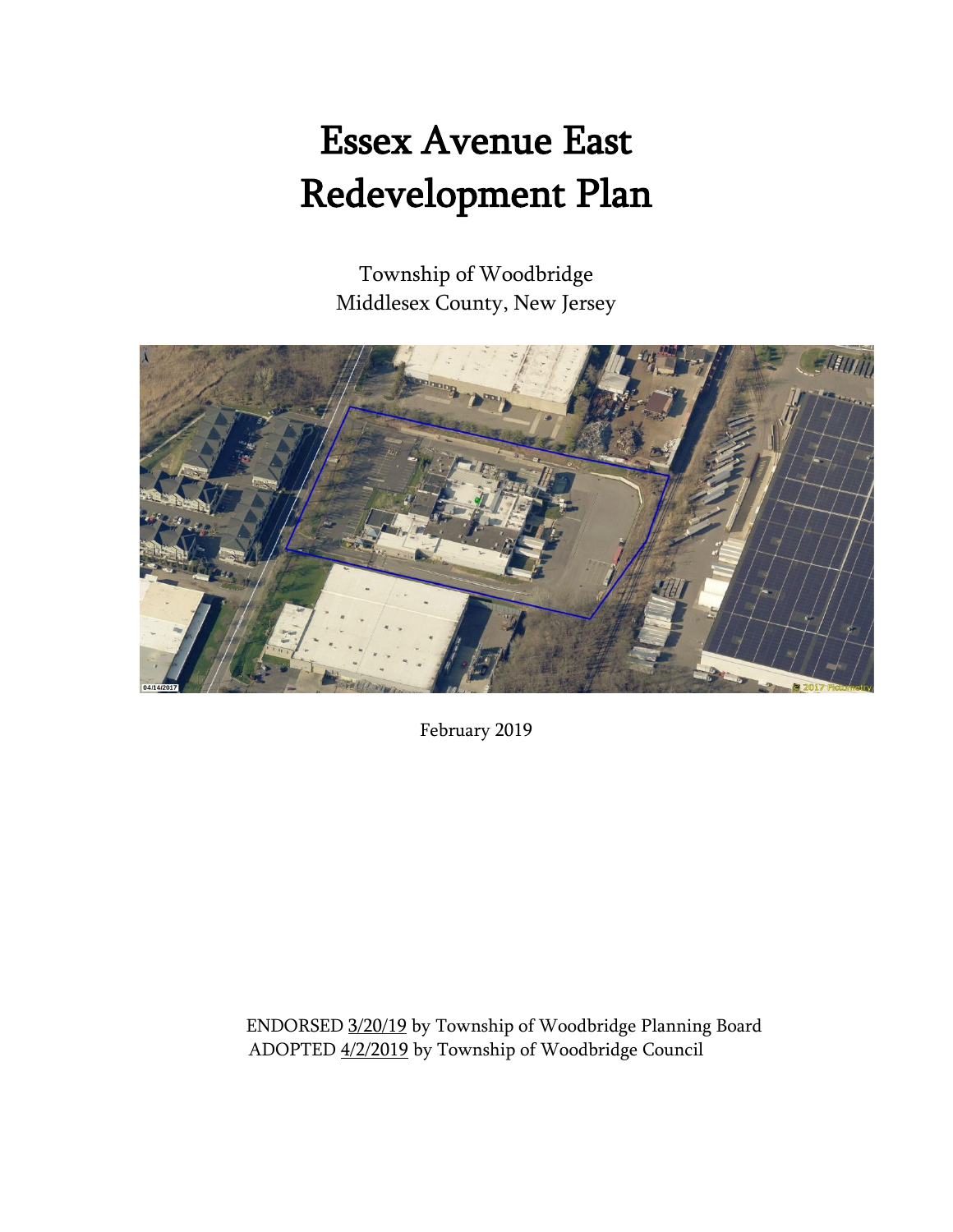## Essex Avenue East Redevelopment Plan

Township of Woodbridge

Prepared by Township of Woodbridge Department of Planning & Development

> Marta E. Lefsky, A.I.C.P., P.P. License No. 05177

\_\_\_\_\_\_\_\_\_\_\_\_\_\_\_\_\_\_\_\_\_\_\_\_\_\_\_\_\_\_\_

\_\_\_\_\_\_\_\_\_\_\_\_\_\_\_\_\_\_\_\_\_\_\_\_\_\_\_\_\_\_ Eric Griffith, A.I.C.P., P.P. License No. 33LI00622200

> Chris Kesici, A.I.C.P., P.P. License No. 33LI00618600

\_\_\_\_\_\_\_\_\_\_\_\_\_\_\_\_\_\_\_\_\_\_\_\_\_\_\_\_\_\_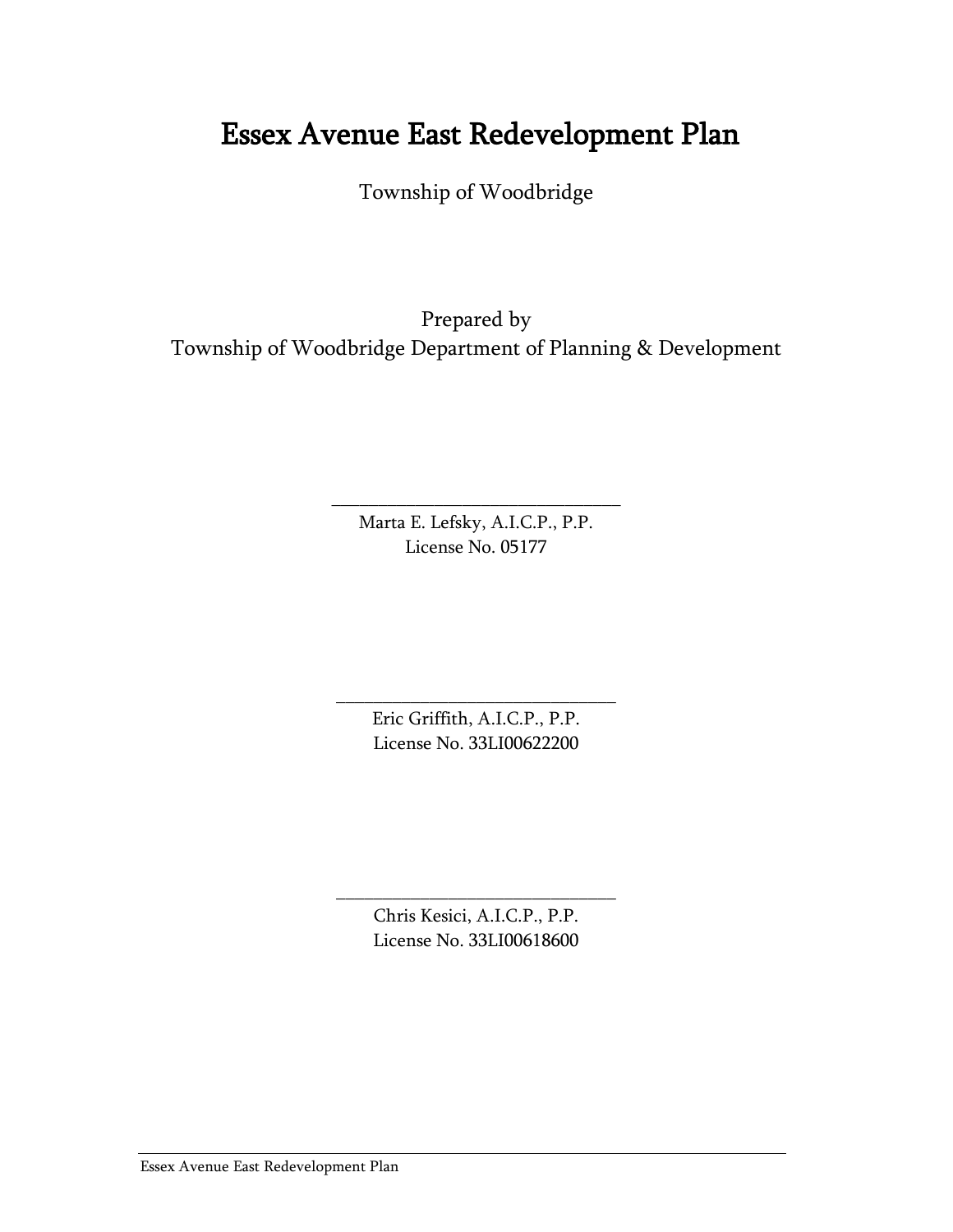Table of Contents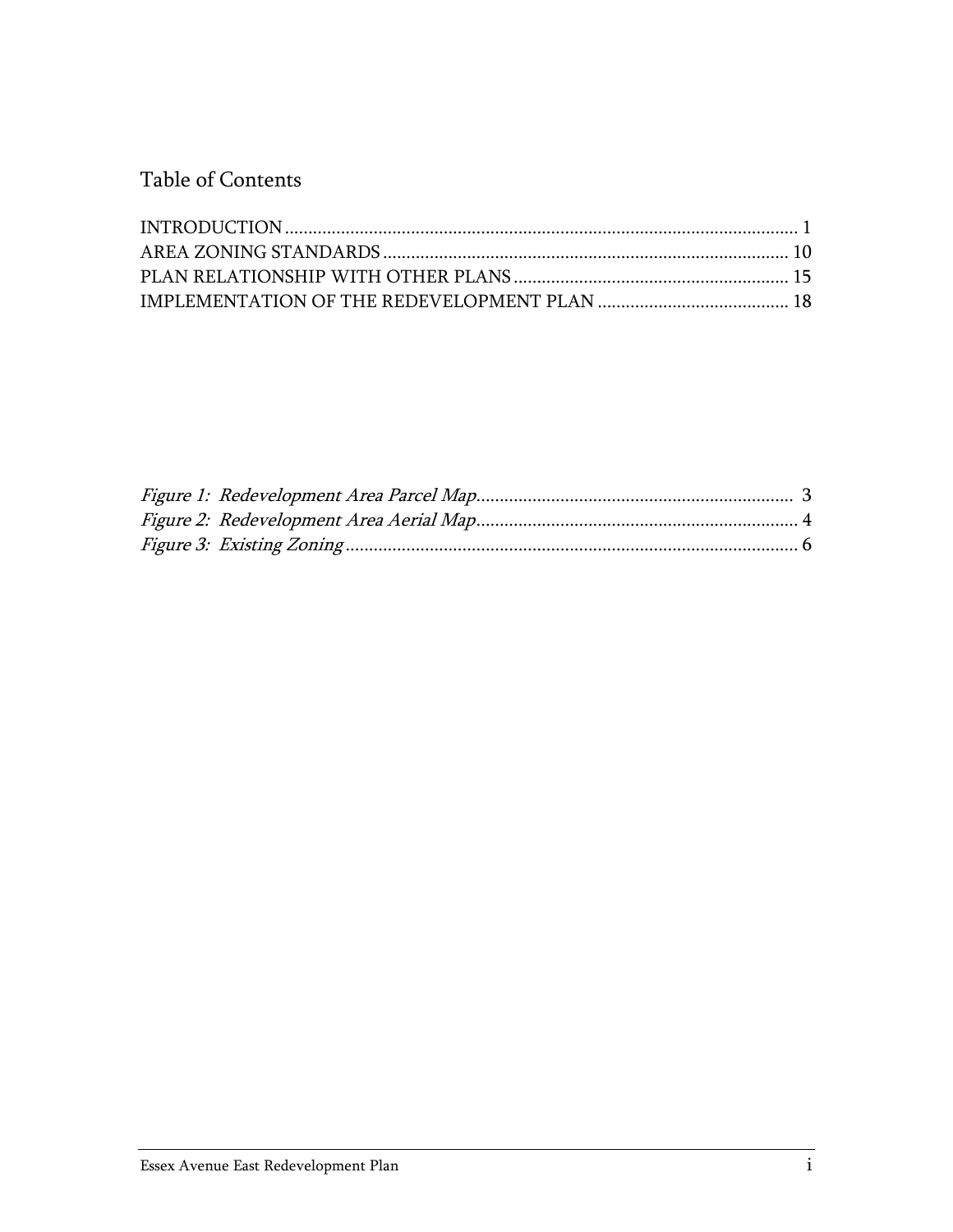## <span id="page-3-0"></span>INTRODUCTION

This Redevelopment Plan represents an opportunity to redevelop the former Procter and Gamble site in the Avenel section of the Woodbridge Township. The area is located along Essex Avenue East. This plan will foster the transformation of the vacant industrial property. This Redevelopment Area should be a highly desirable location for business to thrive and people work.

In response to the physical and economic conditions at this site, the Township Council requested that the Planning Board evaluate certain properties as a "noncondemnation area in need of redevelopment" on May 8, 2018. Following the Planning Board's evaluation, the Township Council designated the area as a "noncondemnation area in need of redevelopment" on March 5, 2019.

## STATUTORY REQUIREMENTS

According to the Local Redevelopment and Housing Law (N.J.S.A. 40A: 12A-1, et. seq.) the Redevelopment Plan shall include an outline for the planning, development, redevelopment or rehabilitation of the project area sufficient to indicate:

- Its relationship to definitive local objectives as to appropriate land uses, density of population and improved traffic and public transportation, public utilities, recreational and community facilities and other public improvements;
- Proposed land uses and building requirements in the project area;
- Adequate provision for the temporary and permanent relocation as necessary of residents in the project area, including an estimate of the extent to which decent, safe, and sanitary dwelling units, affordable to displaced residents will be available in the existing local housing market;
- An identification of any property within the Redevelopment Area proposed to be acquired in accordance with the Redevelopment Plan;
- Any significant relationship of the Redevelopment Plan to:
	- A) The Master Plans of contiguous municipalities;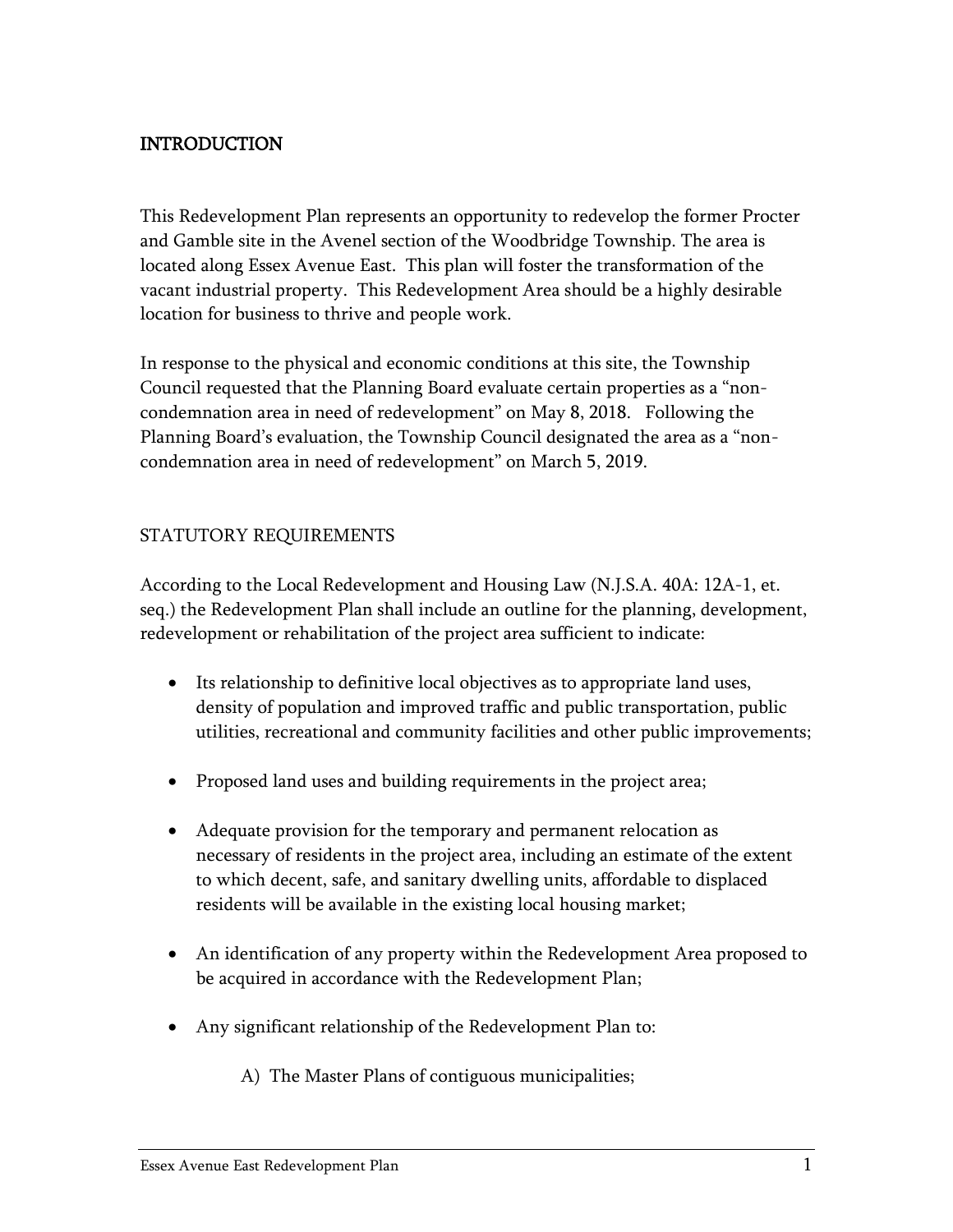- B) The Master Plan of the County in which the municipality is located; and;
- C) The State Development and Redevelopment Plans adopted pursuant to the "State Planning Act."

## PLANNING CONTEXT

The Township of Woodbridge is 24.2 square miles in size and located in northeastern Middlesex County. The Township of Woodbridge is bordered by Clark Township, the City of Rahway, the City of Linden, and Union County to the north; the Borough of Carteret, the Arthur Kill and the City of Perth Amboy to the east; the Raritan River to the south; and Edison Township to the west.

The Avenel section of the Township is located in the northeastern portion of the Township and borders the City of Rahway, City of Linden and the Borough of Carteret. Avenel contains a variety of land uses, with industrial uses occupying the greatest acreage followed by residential uses.

The Redevelopment Area is one parcel: Block 974, Lot 15. The parcel is approximately 6.7 acres and located along Essex Avenue East. The surrounding area is mostly industrial, although an apartment complex is located to the west along Essex Avenue East.

<span id="page-4-0"></span>The site is listed on the NJDEP's "Known Contaminated Sites List" for groundwater contamination. Portions of the property are located in AE (Special Flood Hazard Area) and X Shaded (Moderate Flood Hazard Area) Flood Zones.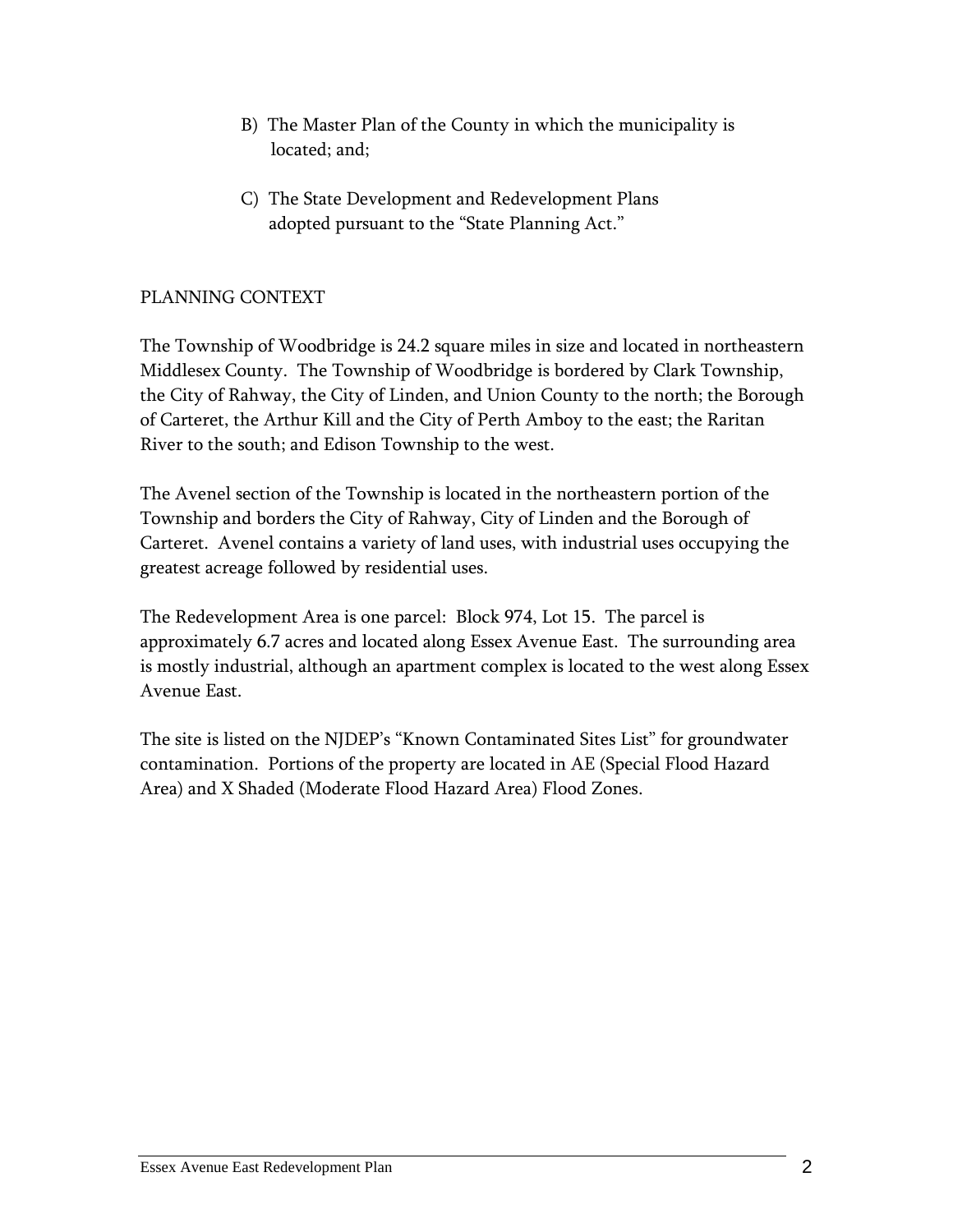

**Figure 1: Redevelopment Area Parcel Map**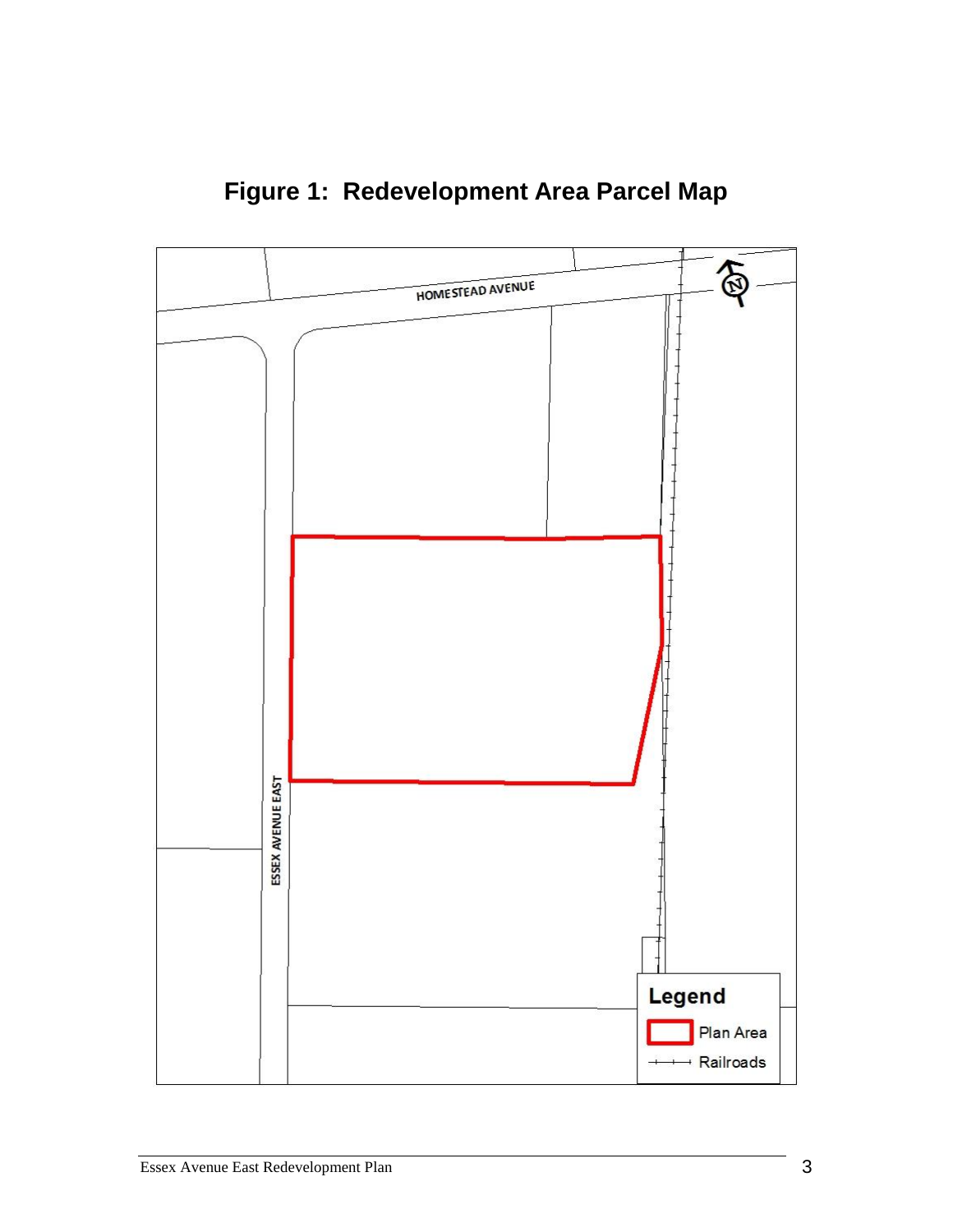<span id="page-6-0"></span>

**Figure 2: Redevelopment Area Aerial Map**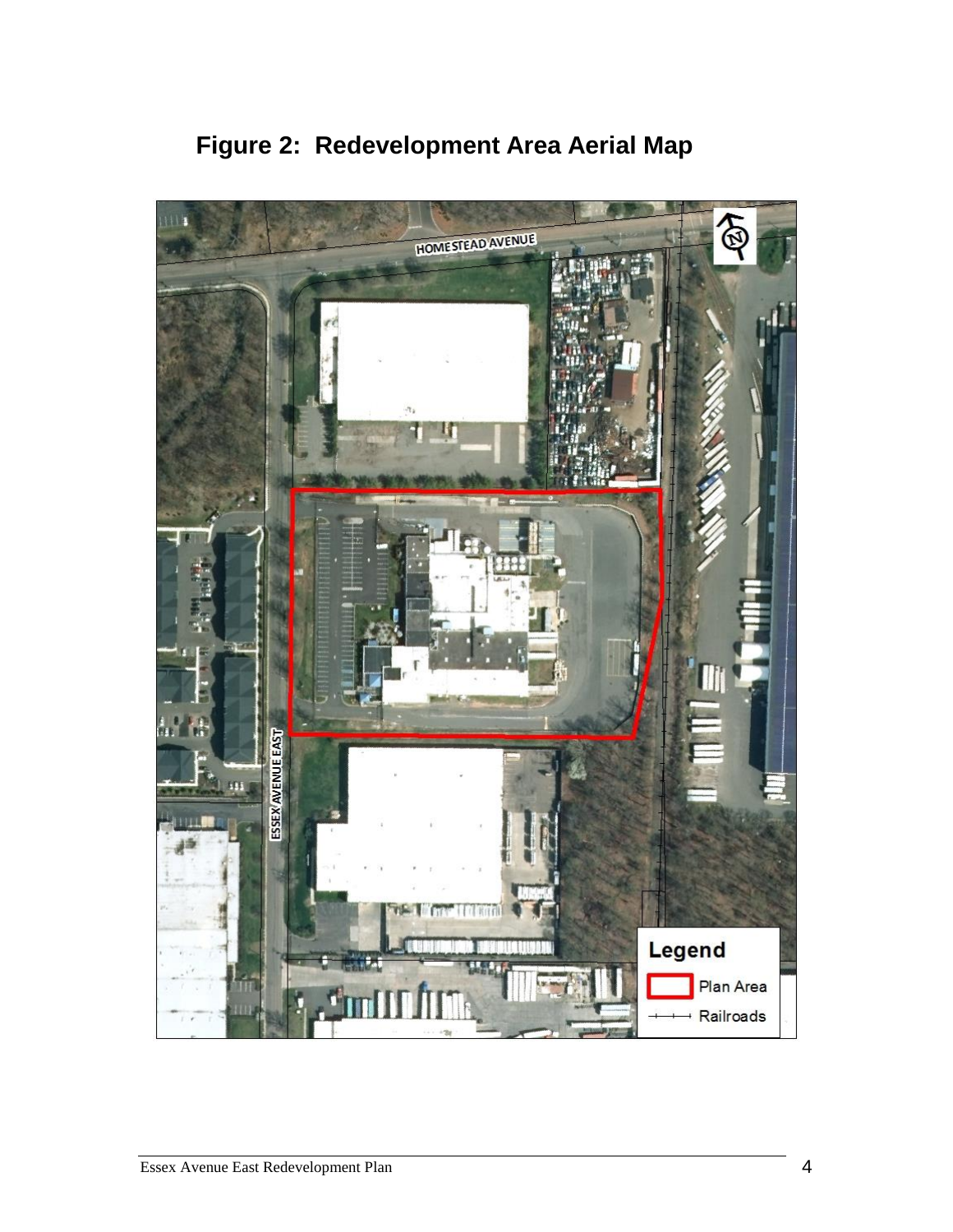#### HISTORY OF AVENEL

The Avenel section of Woodbridge Township was once known as "Demarest on the Hill" after the Demarest colonial family. Captain Demarest later founded the community of Avenel, which he named after his daughter. Avenel developed as an active residential community with its own schools, churches, and small businesses. Today, a large portion of Avenel remains residential, however, the northern portion of this section of the town contains light industrial uses and extensive commercial uses are located along Route 1.

Avenel is one of three sections in the Township with a New Jersey Transit train station.

#### MASTER PLANNING AND ZONING DESIGNATION HISTORY

The last Township Master Plan was adopted in 2009 and reexamined in 2016. The Master Plan recognizes that the current land use for this area is light industrial. The current zoning for this area is M-1 Light Industrial. The land use and zoning have not changed since the 1990 Master Plan. The Master Plan recommends this area continue to be utilized as light industrial.

#### PLAN GOALS

The overall goal of this Redevelopment Plan is to address the existing conditions that have negatively impacted the Area and comprehensively upgrade the area for redevelopment. The Township aims to reach the following goals:

- To revitalize an inactive industrial site;
- To remediate any existing hazardous conditions;
- To stimulate economic investment in the Area;
- To promote the effective use of all the Redevelopment Area property and to increase property tax base;
- To improve the physical appearance of the Area.

#### AFFORDABLE HOUSING

A redeveloper shall be responsible for any affordable housing obligation generated by development.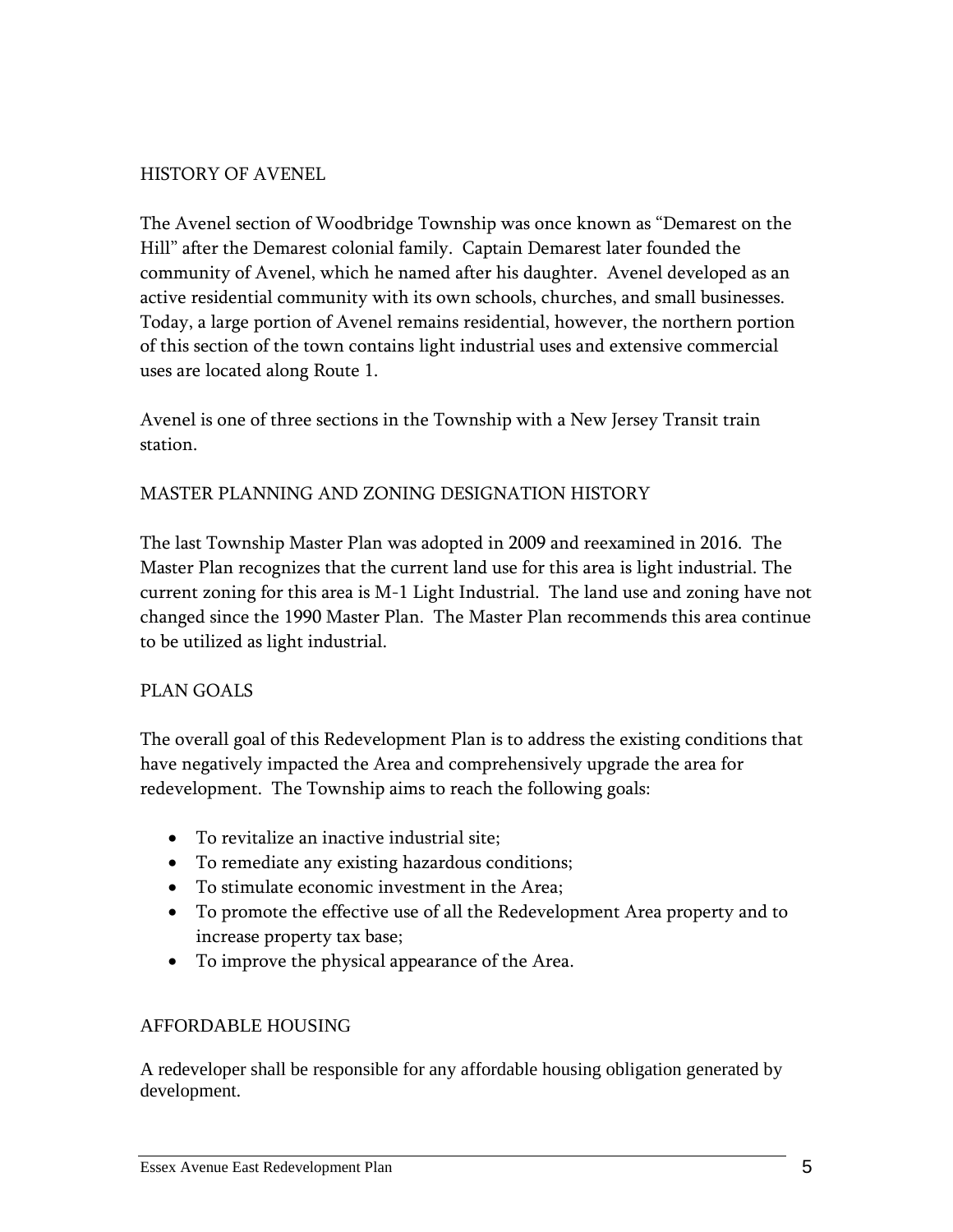

<span id="page-8-0"></span>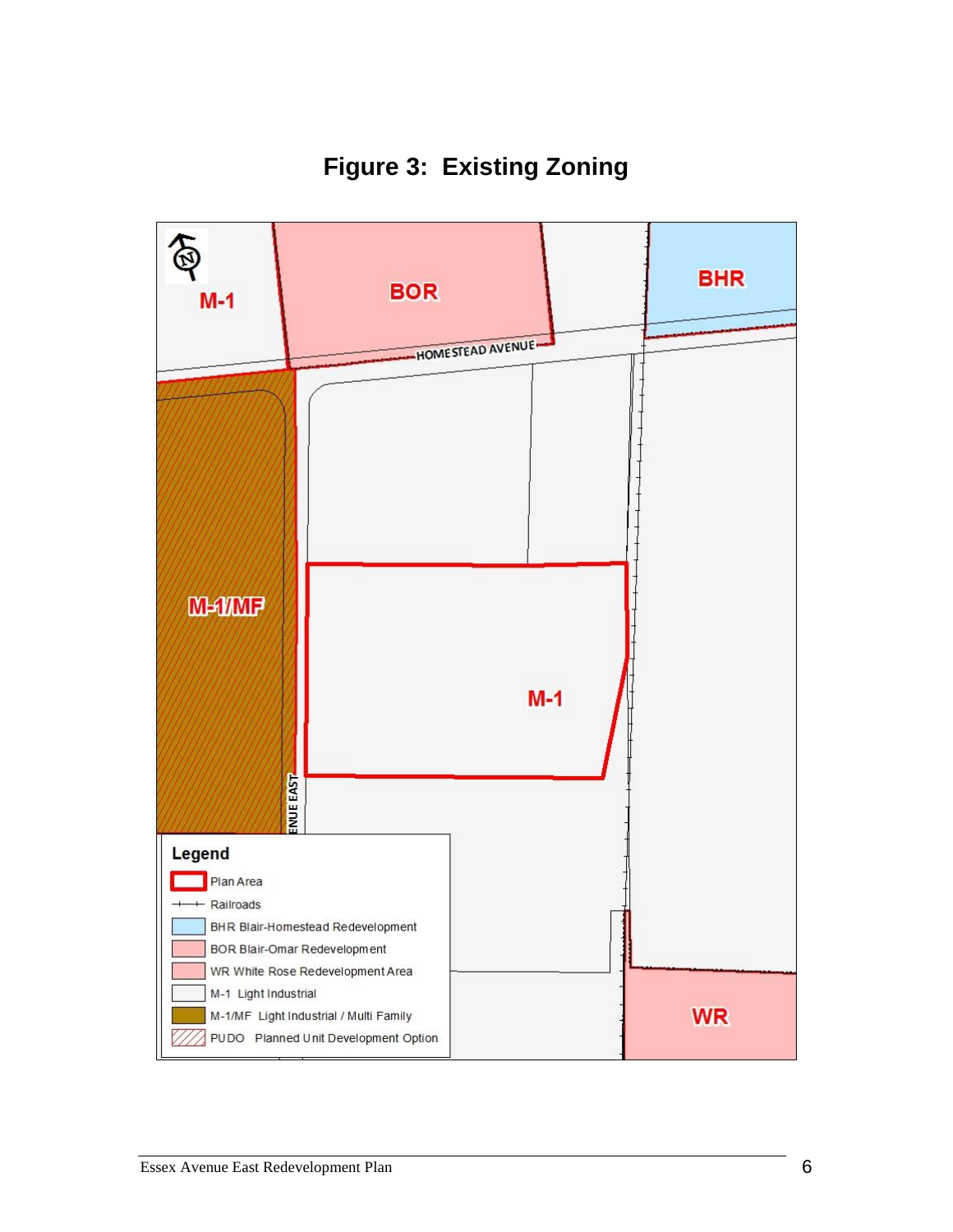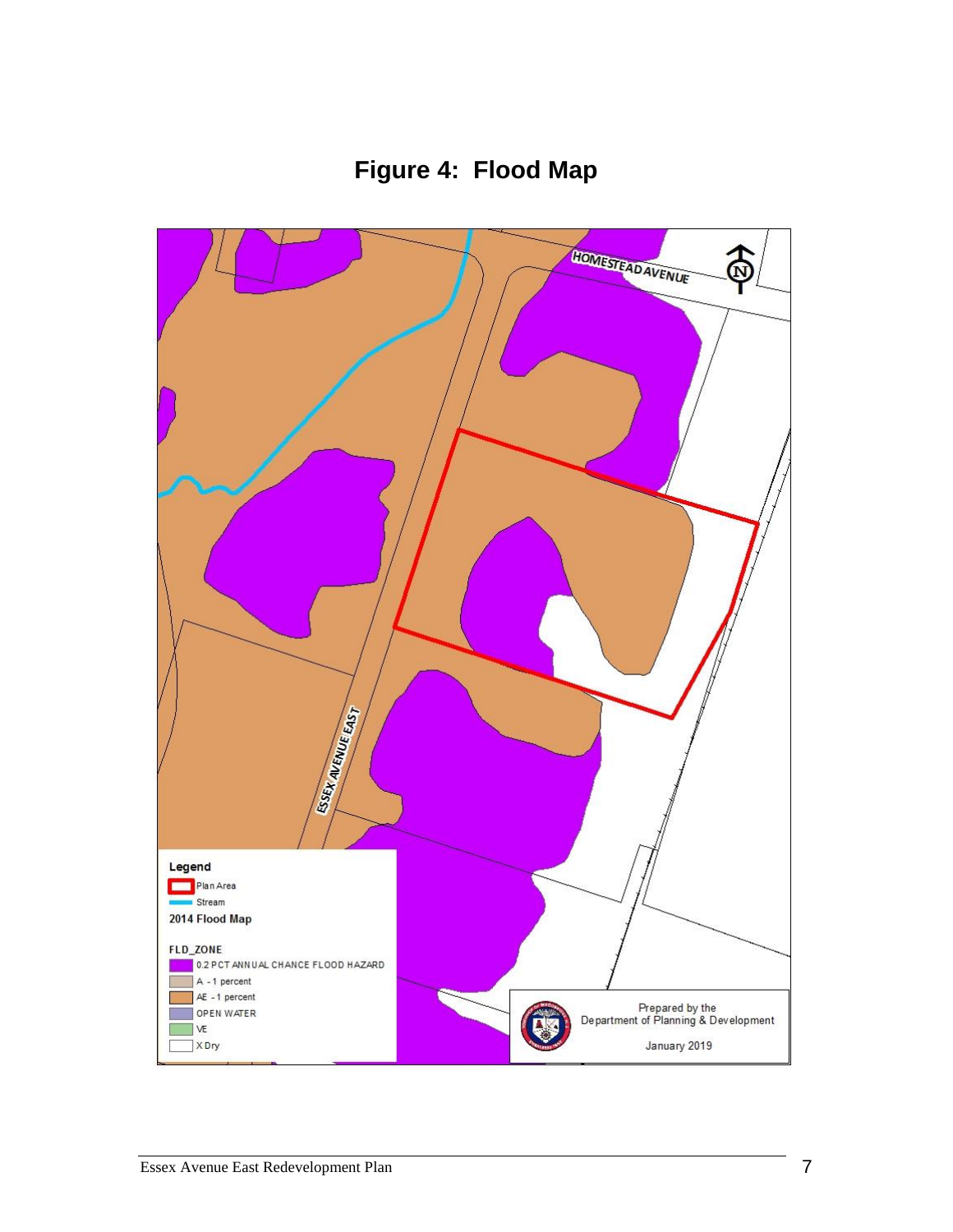## RELATIONSHIP OF PLAN TO THE TOWNSHIP LAND USE AND DEVELOPMENT ORDINANCE (APPLICATION & PROCESS)

The Redevelopment Area shall be redeveloped in accordance with the standards detailed in this Redevelopment Plan. This Plan supersedes the use and bulk provisions of the Township Land Use and Development Ordinance (Chapter 150) for the Redevelopment Area unless specifically referenced. Other Township regulations affecting developments that are in conflict are superseded by this Plan; however, existing engineering standards, performance standards and definitions shall apply.

In connection with site plan or subdivision applications, the Planning Board may grant deviations from the regulations contained within this Redevelopment Plan where by reason of exceptional narrowness, shallowness or shape of a specific piece of property or by reason of exceptional topographic conditions, pre-existing structures and physical features uniquely affecting a specific piece of property, the strict application of any area, yard, bulk or design objective or regulation adopted pursuant to this Redevelopment Plan would result in peculiar and exceptional practical difficulties to, or exceptional or undue hardship upon, the developer or redeveloper of such property. The Planning Board may also grant a deviation from the regulations contained within this Redevelopment Plan related to a specific piece of property where the purposes of this Redevelopment Plan would be advanced by such deviation from the strict application of the requirements of this Plan and the benefits of granting the deviation would outweigh any detriments.

The Planning Board may grant exceptions or waivers of design standards from the requirements for site plan or subdivision approval as may be reasonable and within the general purpose and intent of the provisions for site plan review and/or subdivision approval within the Plan, if the literal enforcement of one or more provisions of the Plan is impracticable or would exact undue hardship because of peculiar conditions pertaining to this site. No deviations may be granted under the terms of this section unless such deviations can be granted without resulting in substantial detriment to the public good and will not substantially impair the intent and purpose of the Redevelopment Plan.

No deviations may be granted which will result in permitting a use that is not a permitted use within this Redevelopment Plan. Any deviations from standards of this Plan that results in a "d" variance pursuant to N.J.S.A. 40:55D-70d shall be addressed as an amendment to the Plan rather than via variance relief through the Township's Zoning Board of Adjustment. An application requesting a deviation from the requirements of this Redevelopment Plan shall provide public notice of such application in accordance with the public notice requirement set forth in N.J.S.A.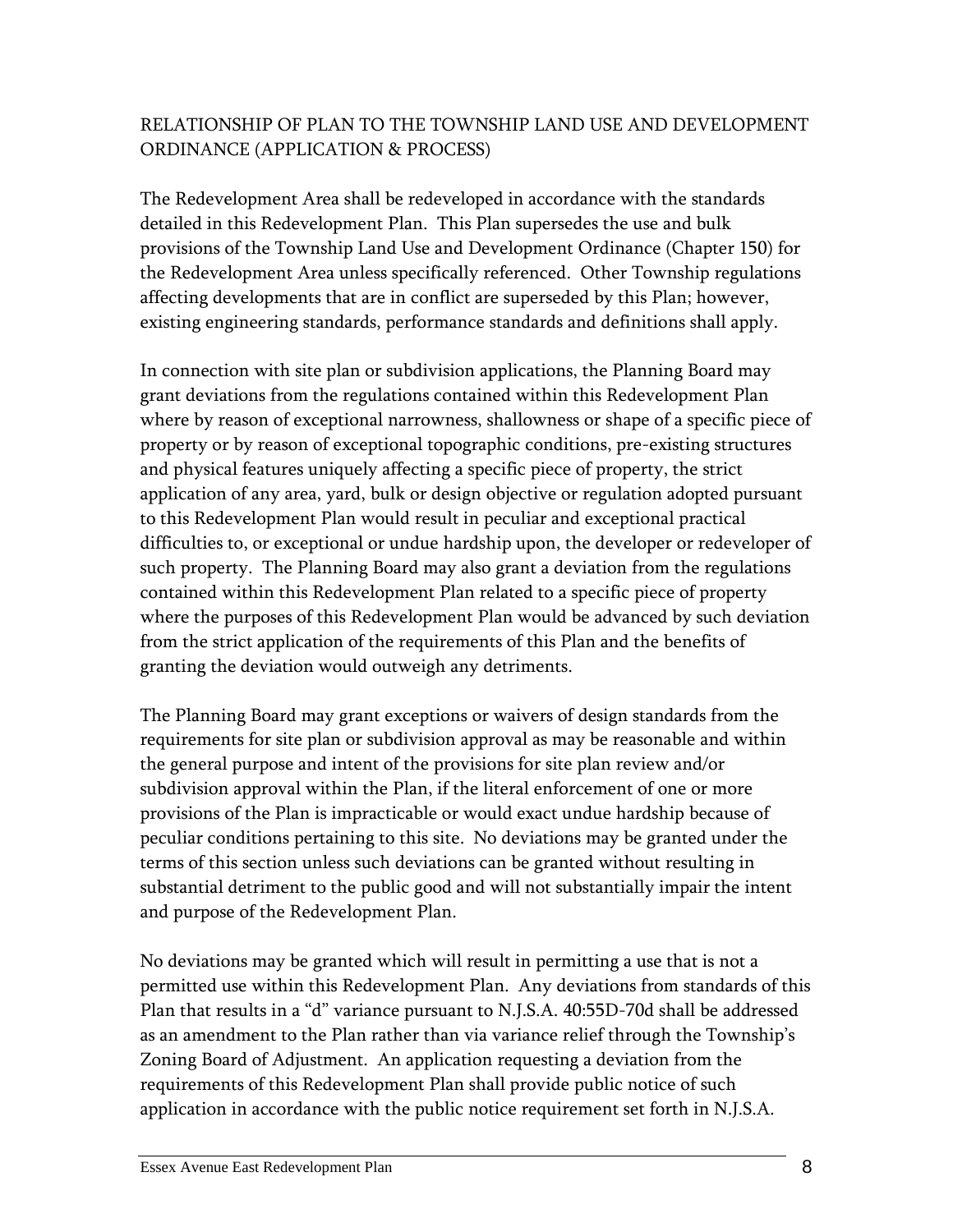40:55D- 12a.&b. All development must be approved by the Planning Board and shall be submitted through the normal site plan and subdivision procedures as identified as N.J.S.A. 40:55D, et seq.

Final adoption of this Redevelopment Plan by the Township Council shall be considered an amendment to the Township of Woodbridge Land Use and Development Ordinance and Zoning Map. Unless otherwise defined in the Plan, terms used in this Plan shall have the same meaning as defined in the Township's Land Use and Development Ordinance.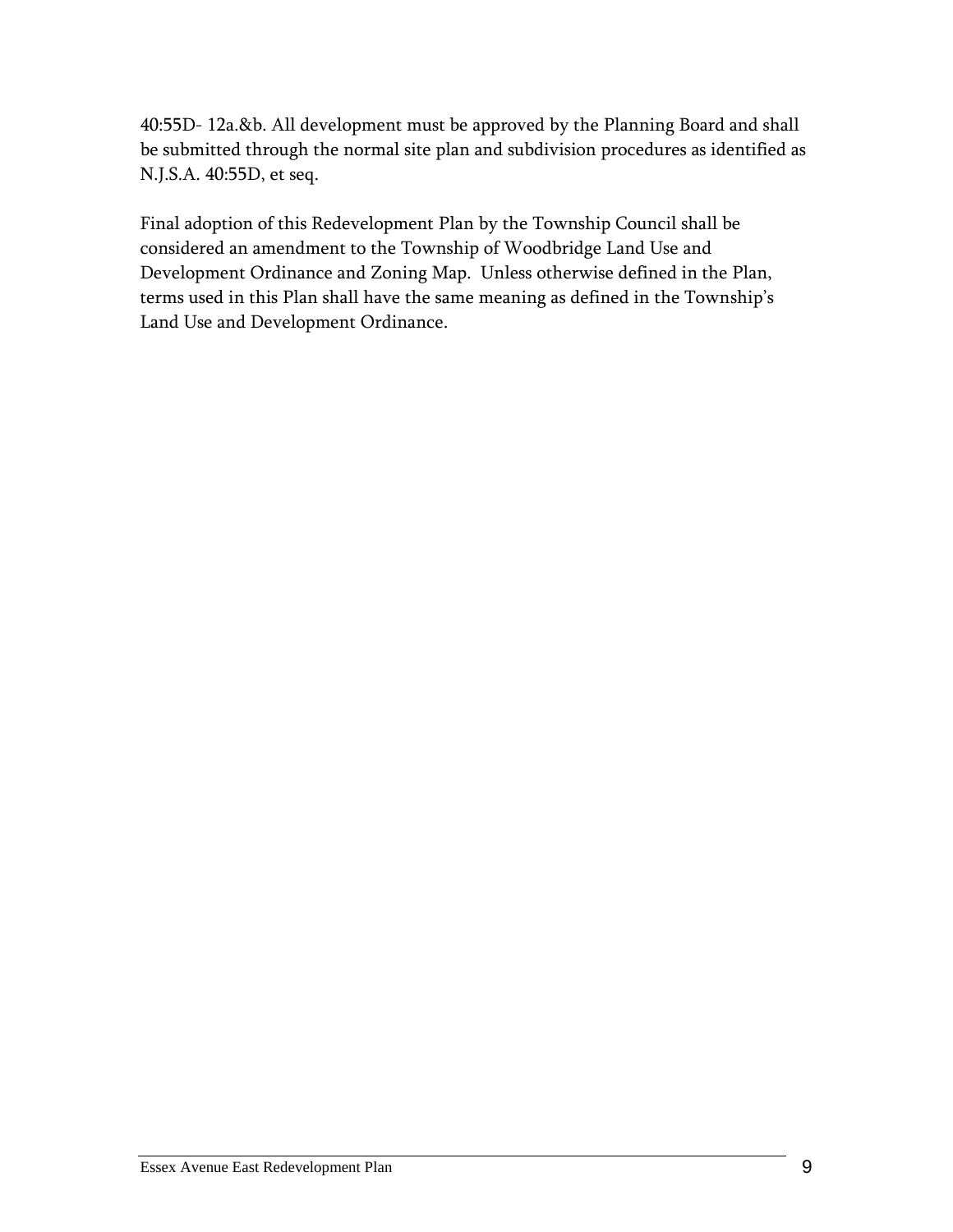## <span id="page-12-0"></span>AREA ZONING STANDARDS

The following standards contain information pertaining to the purpose of the zone; the permitted and accessory uses; bulk standards; and other district-specific standards. The evaluation of any proposal submitted under the Redevelopment Plan shall be based upon sections of this Redevelopment Plan entitled Relationship of Plan to the Township Land Development Regulations including District and Design Standards.

The purpose of this Redevelopment Zone is to enhance current opportunities for this industrial property; to promote compatible land use development of attractive building groups; and to improve and provide for the efficient and safe traffic flow within.

#### Permitted Uses:

A building may be erected, altered or used and a lot or premises may be occupied and used for any of the following purposes:

- Manufacturing and assembly
- Fabrication and assembly of products
- Warehouses, wholesale sales, storage and distribution
- General office and research buildings
- Green energy producing entities and their structures
- Green technology and laboratory or utility buildings
- Blending, mixing of product including chemicals
- Data Centers and Disaster Recovery Facilities
- In addition to the above, any industry not inconsistent with the above that is totally similar in purpose, function, character and effort

#### Bulk Standards:

#### Principal Building:

- Minimum lot size: one (1) acre
- Minimum lot width: 150 feet
- Minimum lot depth: 200 feet
- Minimum front yard setback: 60 feet
- Minimum rear yard setback: 60 feet
- Minimum side yard setback: 30 feet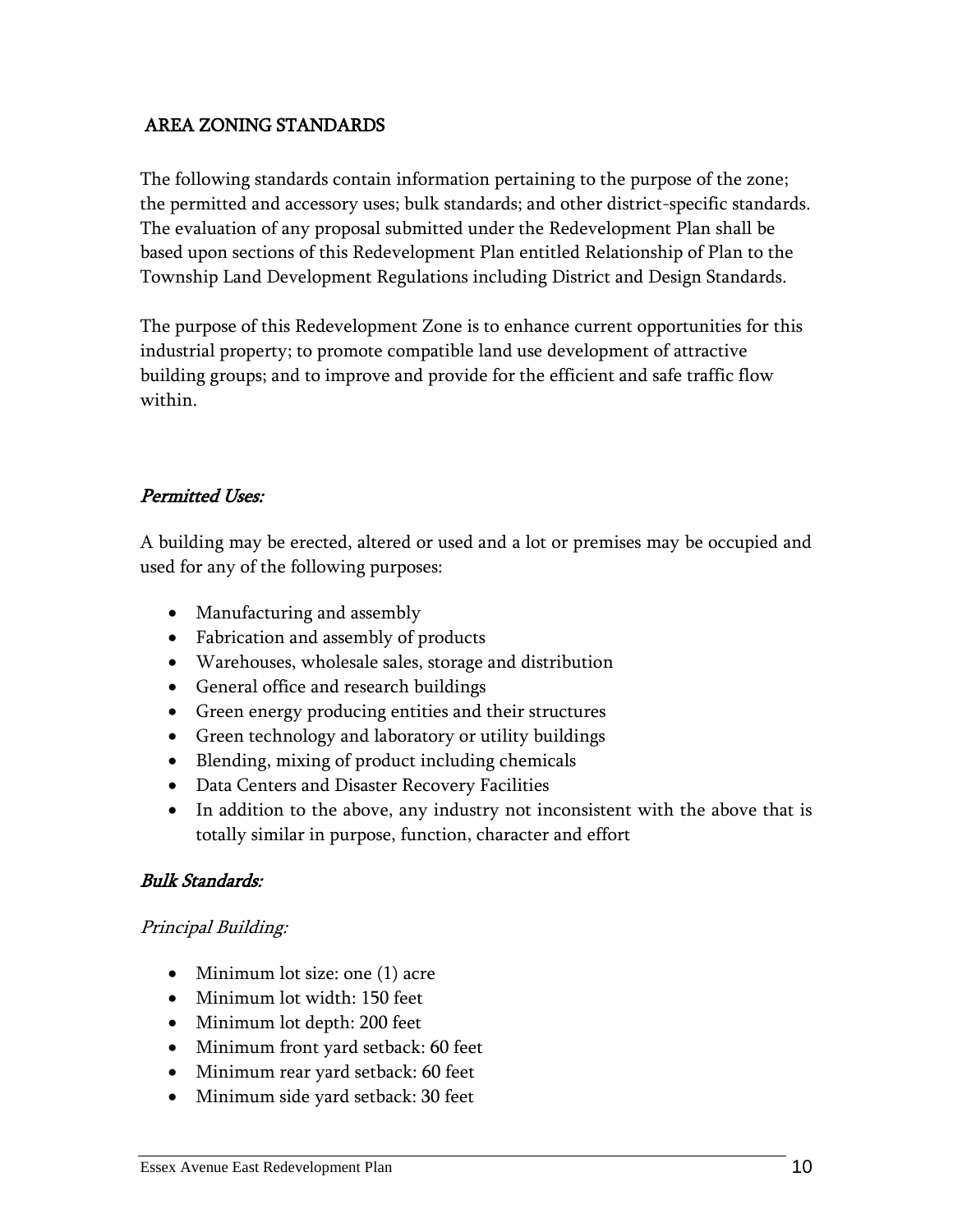- Maximum lot coverage: 60%
- Minimum gross floor area: 8,000 square feet
- Maximum building height: 60 feet

#### Accessory Buildings:

- Accessory buildings shall be set back one foot for each one foot of building height, but not less than 15 feet from a property line,
- All accessory structures shall not exceed the height requirements applicable to the principal structure
- Security and/or guard outposts are permitted as part of the overall site design and not considered accessory buildings

## Green Buildings:

- All buildings are encouraged to be LEED-certified buildings
- Proposed energy saving techniques shall be considered as part of architectural plans and renderings
- New development or rehabilitation of existing buildings should employ green building practices (refer to the Township's Green Building Checklist): A detailed statement relating to green building practices must be submitted as part of the site plan application

## Additional Standards:

## Parking:

- Off-street parking and loading areas shall be coordinated with the public street system serving the Area to reduce conflicts with through traffic, obstruction with pedestrian circulation, and vehicle thoroughfares
- All car parking spaces shall be nine (9) feet in width and eighteen (18) feet in depth
- All trailer parking stalls shall be a minimum twelve (12) feet in width and forty-five (45) feet in depth
- Aisles accommodating two-way traffic shall be a minimum of twenty four (24) feet in width
- Manufacturing, research, industrial, warehouses, wholesale or laboratories (one) 1 space per 4,000 sf of gross floor area. An office component is assumed to be constructed as a part of the primary building use and would be included in this parking ratio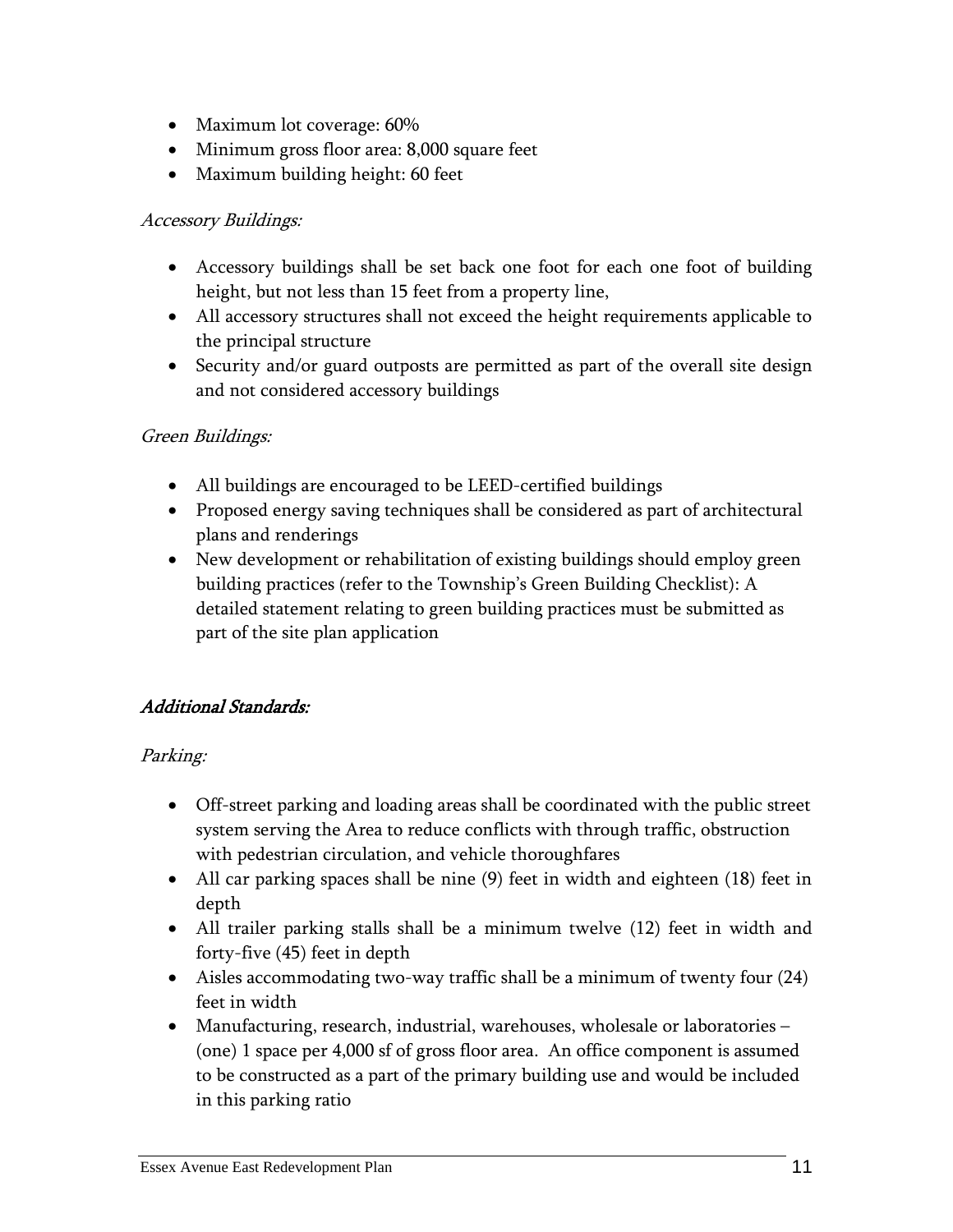Offices, office buildings, office research buildings: one (1) parking space for each three hundred (300) square feet of net floor area (not including common areas)

## Circulation:

- Parking areas can be interconnected with adjacent properties, and utilize common entrances and exits, to minimize the number of vehicular access points wherever possible
- Curbs cuts and site driveways shall be sized to accommodate the safe access and egress of large tractor trailers and emergency services equipment
- Existing curb cuts at the properties may remain as currently located and configured
- Curb cuts offset distance may be reduced to zero where existing curb return crosses an existing property line

## Loading:

Loading and unloading shall be provided according to the following schedule:

| <b>GROSS FLOOR AREA</b> | <b>SPACES REQUIRED</b> |
|-------------------------|------------------------|
| 4,000 to 25,000         |                        |
| 25,001 to 50,000        | ר                      |
| 50,001 to 75,000        | З                      |
| 75,001 to 100,000       |                        |
| Each Additional 50,000  | 1 Additional           |

Loading spaces shall be at least 12-feet in width and 50-feet in length

## Buffering and Screening:

 Where not constrained by existing or proposed site improvements such as car parking, truck courts and buildings, a minimum 10-foot landscaped buffer shall be required along all public rights-of-way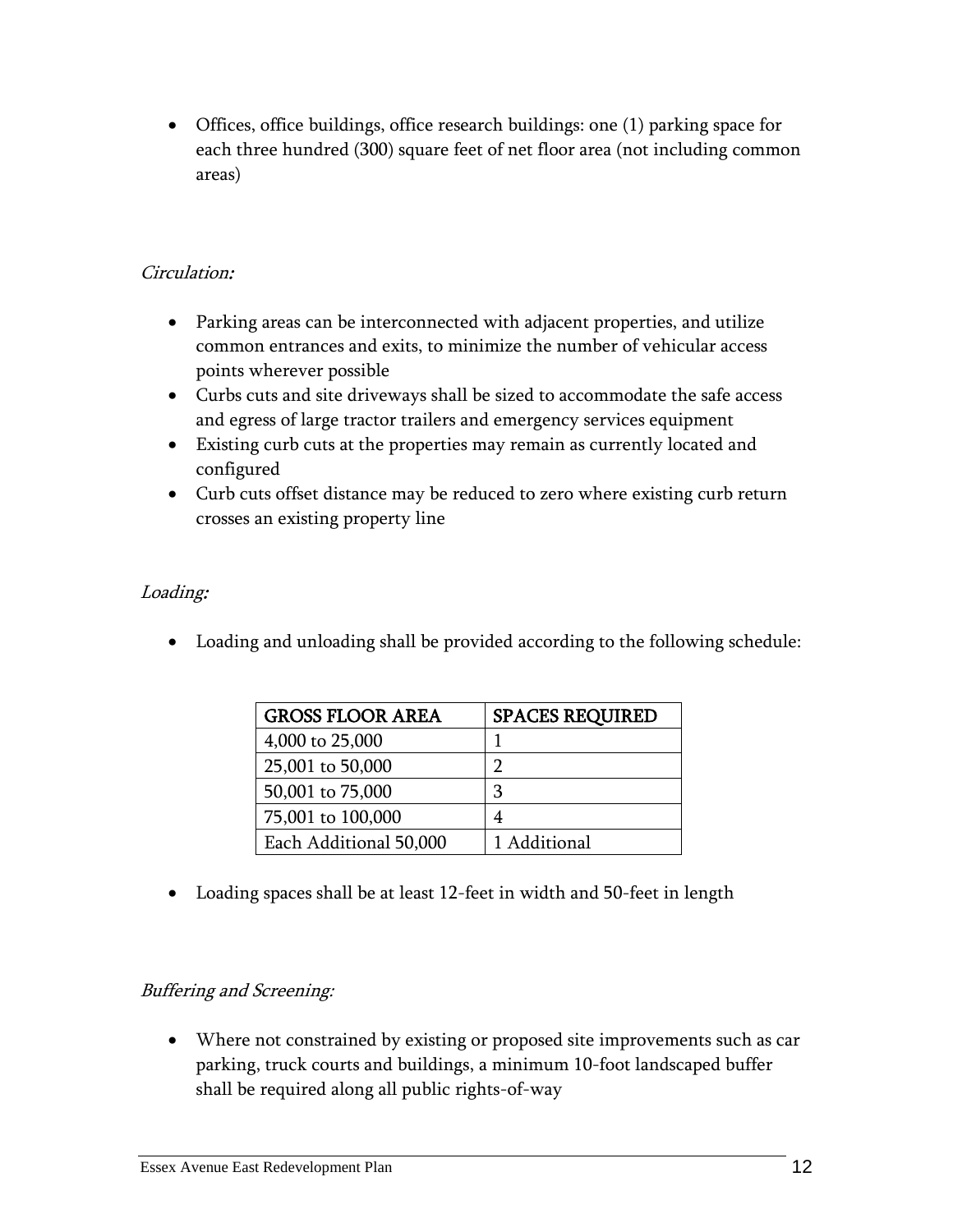- No parking shall be permitted in the buffer except where it already exists at the time of adoption of this plan
- Any industrial development that abuts or is visible from any existing residential development or abuts any parcel planned or zoned for housing development shall provide screening from view from the housing site using a combination of fencing and/or plantings
- Loading docks, truck parking, outdoor storage, utility meters, HVAC equipment, trash dumpsters, trash compaction, and other service functions shall be incorporated into the overall design of the building and the landscaping so that the visual and acoustic impacts of these functions are fully contained and out of view from adjacent properties and public streets

## Lighting:

- Accent lighting on buildings is encouraged
- Exterior light fixtures shall be compatible and relate to the architectural character of the buildings on a site. Site lighting shall be provided at the minimum level to accommodate safe pedestrian and vehicular movements without causing any off-site glare
- Parking lot, truck parking and truck court lights shall not exceed 25 feet in height and only light poles in the front yard shall contain decorative fixtures

## Utilities:

- Wherever practical, consideration should be given to relocating above ground utilities to underground.
- Pad mounted generators, transformers and refrigeration equipment are permitted when used in conjunction with the principle use

## Signage:

The following signage requirements shall apply within the Redevelopment Area:

- Up to two (2) freestanding entrance/directory signs shall be permitted for each building. Said signs shall not exceed 55 square feet per side; have a maximum height of 10 feet; and be located no closer than 10 feet to any lot line
- Up to four (4) individual lettered façade signs, identifying the tenant may be installed at a maximum of 250 square feet for each, shall be permitted for the principal building. Each letter of this shall be calculated in that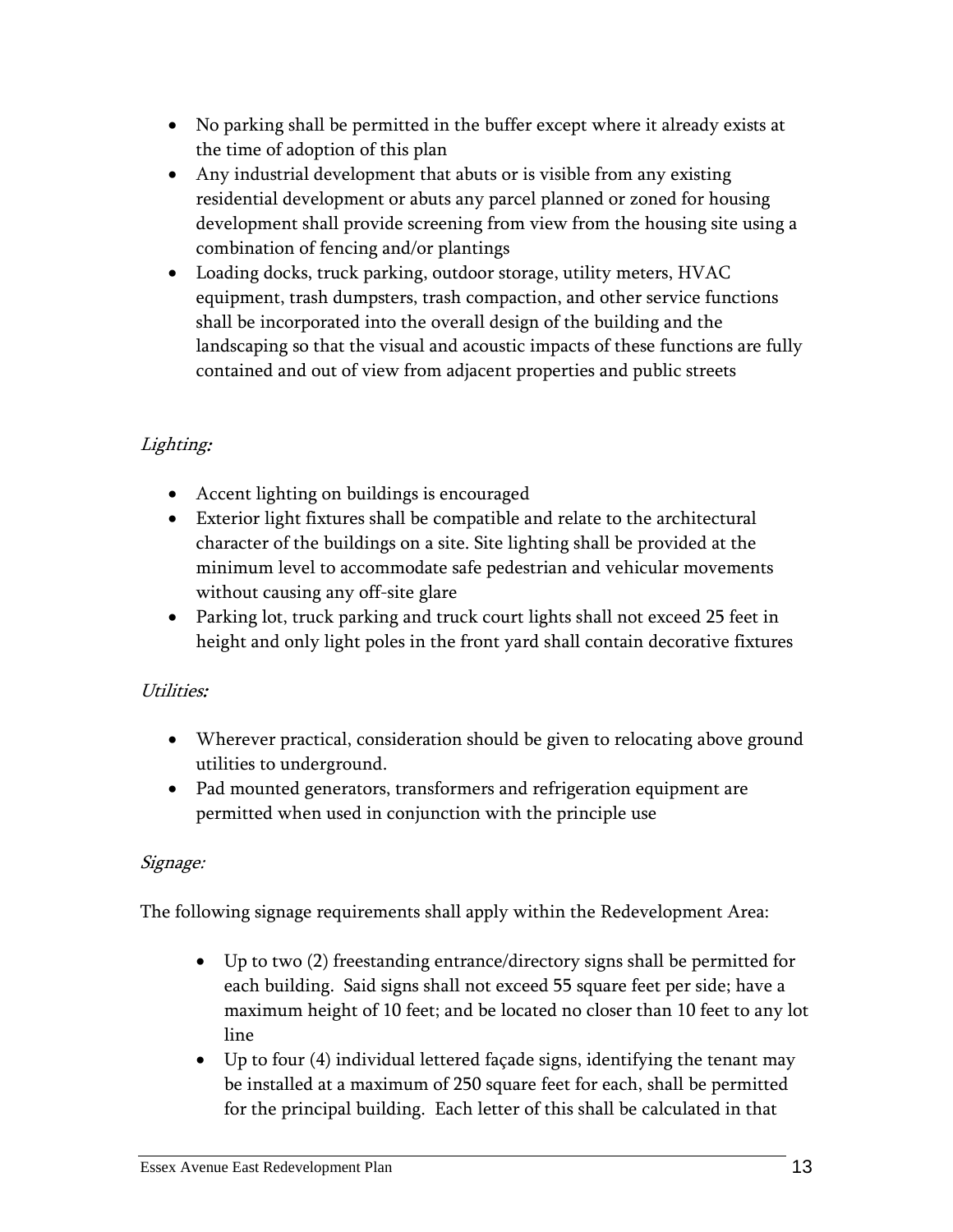total number. The aggregate signage per building shall not exceed 1,000 square feet

 Tenant emblems or logos, excluding words and letters, may be placed in an amount not to exceed one (1) per each building side. Emblems are encouraged to be located above entrances, at a size appropriate to bring attention to the entrance

Landscaping:

- Tree removals and plantings must be done in compliance with the Township's Tree Ordinance
- Any trees removed pursuant to either a New Jersey Department of Environmental Protection (NJDEP) or Environmental Protection Agency (EPA) approved environmental clean-up or an NJDEP approved woodlands management plan are exempt from replacement requirements in the Township Tree Ordinance
- Minimum Landscaped Area Required: 15%
- All setback areas fronting public roadways shall be defined by a combination of decorative fencing and/or landscaping. The landscaped area within should contain a variety of flowering trees, shrubs, perennials, annuals and bulbs to complement the architecture and provide seasonal interest
- Landscape design should be integrated into overall site design and plans should include a watering and maintenance schedule for each area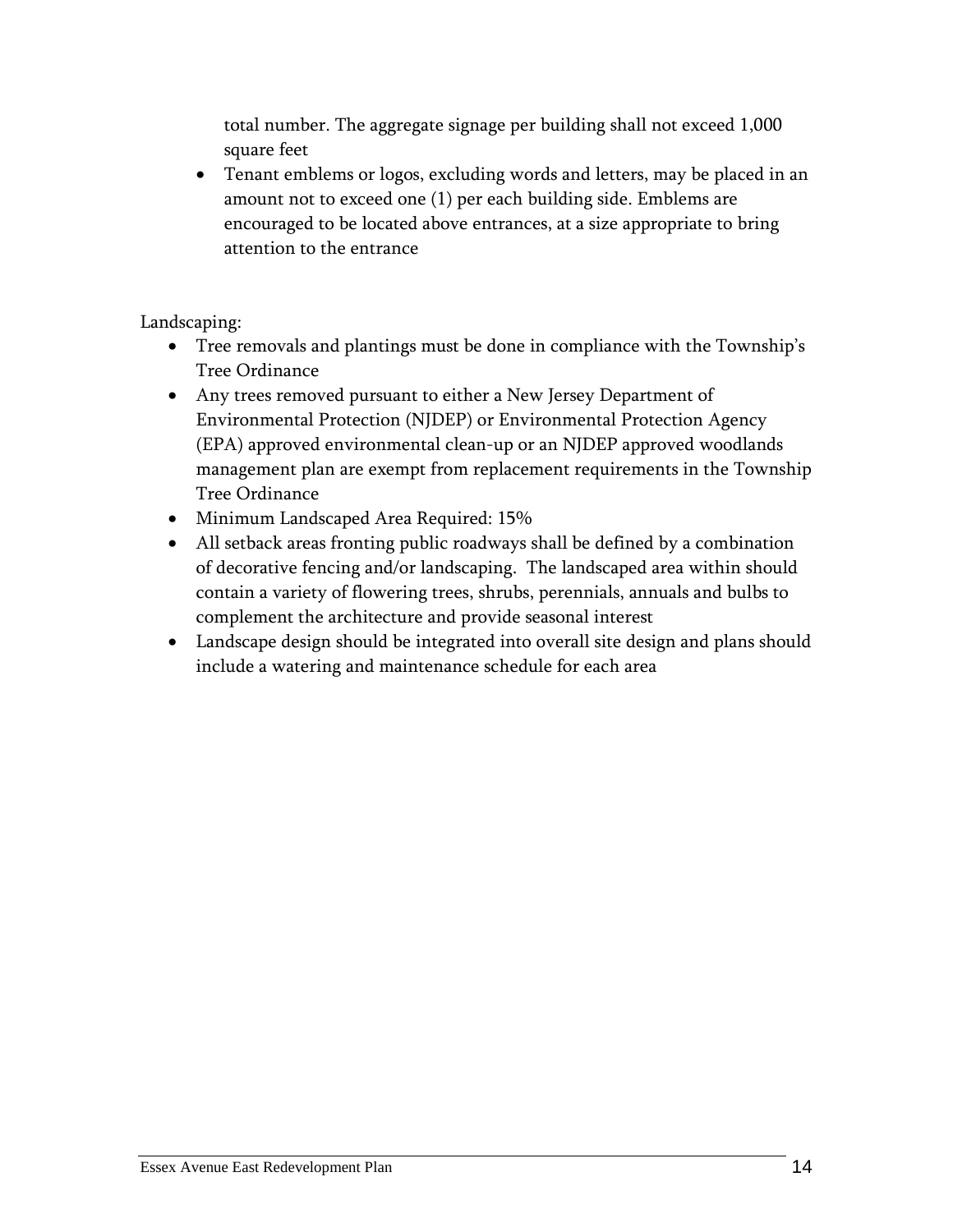## <span id="page-17-0"></span>PLAN RELATIONSHIP WITH OTHER PLANS

## RELATIONSHIP TO THE TOWNSHIP MASTER PLAN

The Township of Woodbridge's last comprehensive Master Plan was prepared in February 2009 and reexamined in 2016. The Master Plan recommended this area be devoted to industrial and business uses.

The Master Plan adopted the following goals that are relevant to this Plan:

- To expand and protect the Township's ratable base through the attraction and retention of nationally known and respected companies;
- To control industrial development by limiting industrial development to land suitable for industrial use.

## MASTER PLANS OF ADJACENT MUNICIPALITIES

The Essex Avenue East Redevelopment Area is located in the Avenel section of the Township. The cities of Rahway and Linden are located to the north and the Borough of Carteret to the east, but this redevelopment area is not close in proximity to any of those municipalities. The redevelopment plan is not anticipated to have an adverse impact on any of the neighboring municipalities.

## MIDDLESEX COUNTY PLANS

## Consistency with Middlesex County Master Plan

The Essex Avenue East Redevelopment Plan is generally consistent with the elements of the Middlesex County Master Plan, a document that addresses sprawl and sustainability in the region. This Redevelopment Plan adheres directly to the goals, values and objectives of the Middlesex County Master Plan which aims to:

 Make fuller use of existing transportation lines and facilities. The County Plan anticipated that public transportation would achieve greater significance as a necessary alternative to the private automobile, with its attendant problems of pollution, energy availability, and congestion;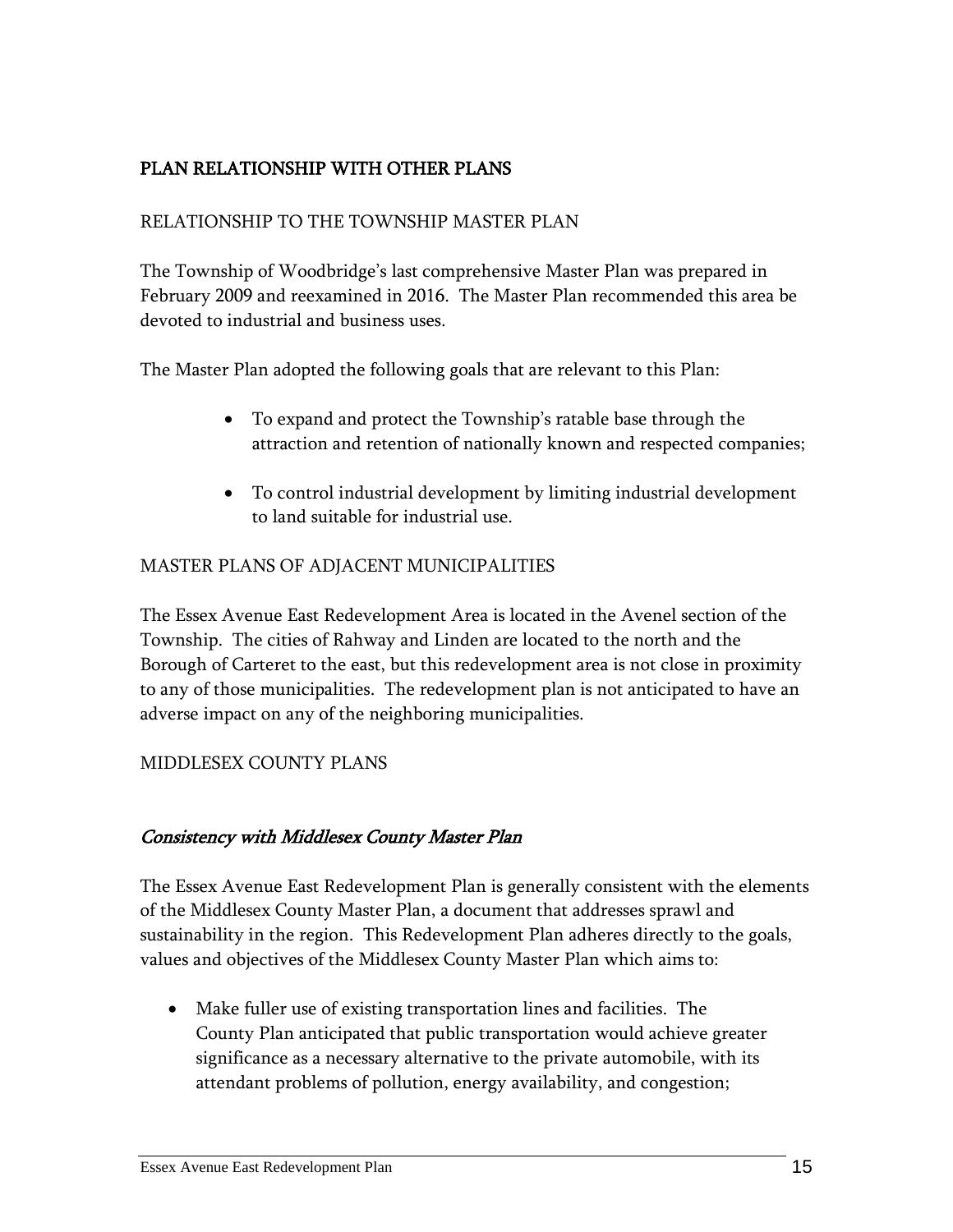- Find a more feasible alternative to the present situation of "strip" commercial development found on major roads, and single-family homes on unnecessarily large lots;
- "Cluster" future growth around definable town centers and transportation facilities to include commercial and office employment as well as residential, with land use intensity decreasing as distance from the town center increases.

## New Jersey State Development & Redevelopment Plan (2001)

This Redevelopment Plan is consistent and would effectuate the plans and policies of the New Jersey State Development and Redevelopment Plan (SDRP), adopted in 2001. The SDRP is a unique document that guides State-level development and redevelopment policy as well as local and regional planning efforts. This Plan is consistent with the following statewide goals in the SDRP.

- Revitalize the State's cities and towns;
- Promote beneficial economic growth, development and renewal for all residents of New Jersey;
- Protect the environment, prevent and clean up pollution;
- Provide adequate public facilities and services at a reasonable cost;
- Preserve and enhance areas with historic, cultural, scenic, open space, and recreational value;
- Ensure sound and integrated planning and implementation statewide.

The SDRP also includes a State Plan Policy Map, which divides the state into regions, known as Planning Areas, and includes specific goals for each area. The Policy Map also identifies "Centers", locations into which development is to be directed, "Environs," areas to be protected from future growth. The Township of Woodbridge falls in the 'Metropolitan Planning Area' (PA1). The State Plan recognizes that all communities in this planning area are essentially fully developed; hence much of the change in land uses will occur as redevelopment.

The State Plan's planning objectives for the 'Metropolitan Planning Area' includes:

• Providing for much of the state's future redevelopment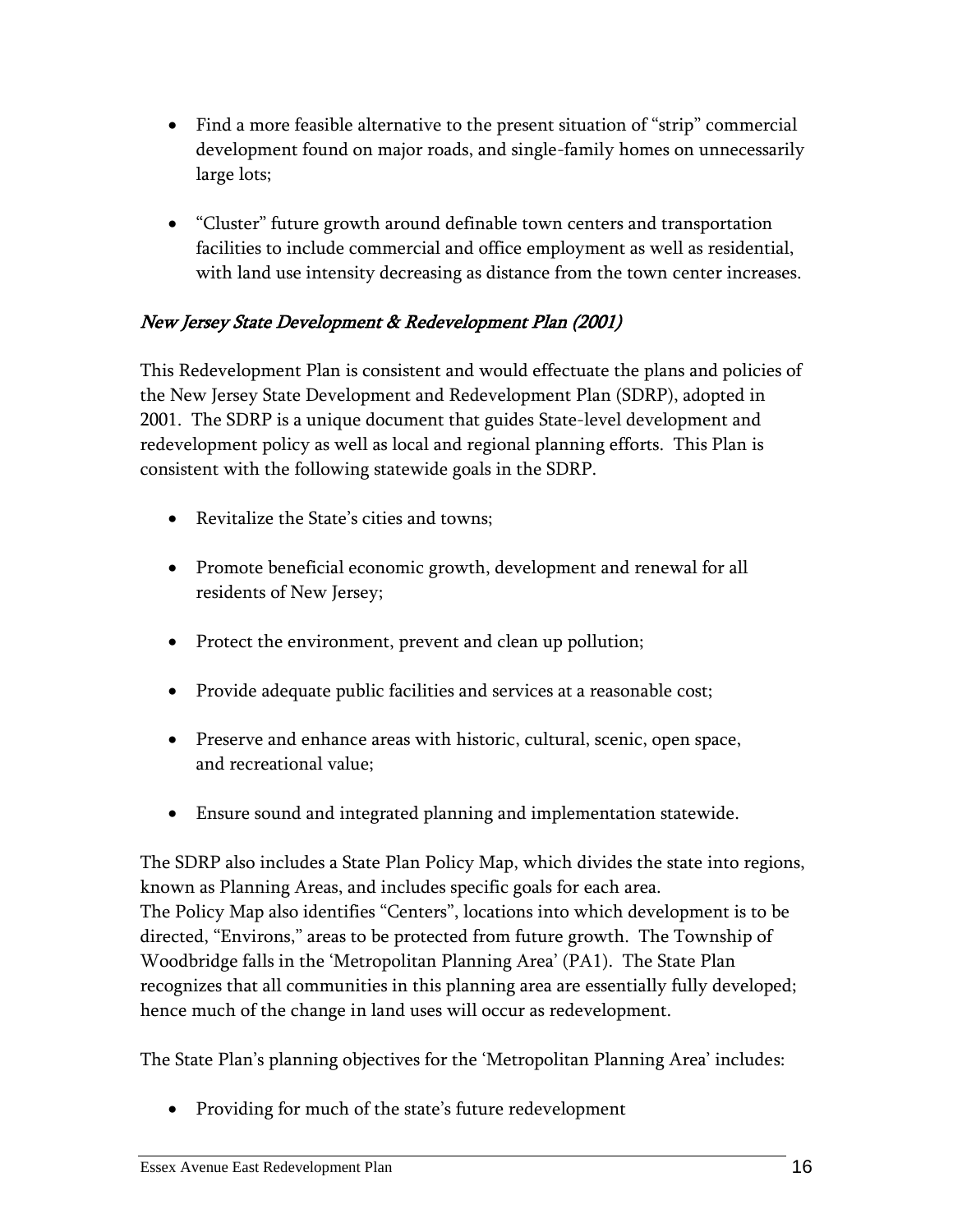- Revitalizing cities and towns
- Redesigning areas of sprawl
- Protecting the character of existing stable communities

This Plan will serve to meet each of these goals for the designated area.

The New Jersey Department of State has been preparing a new State Strategic Plan since 2012. The proposed plan has not been adopted by the State Planning Commission.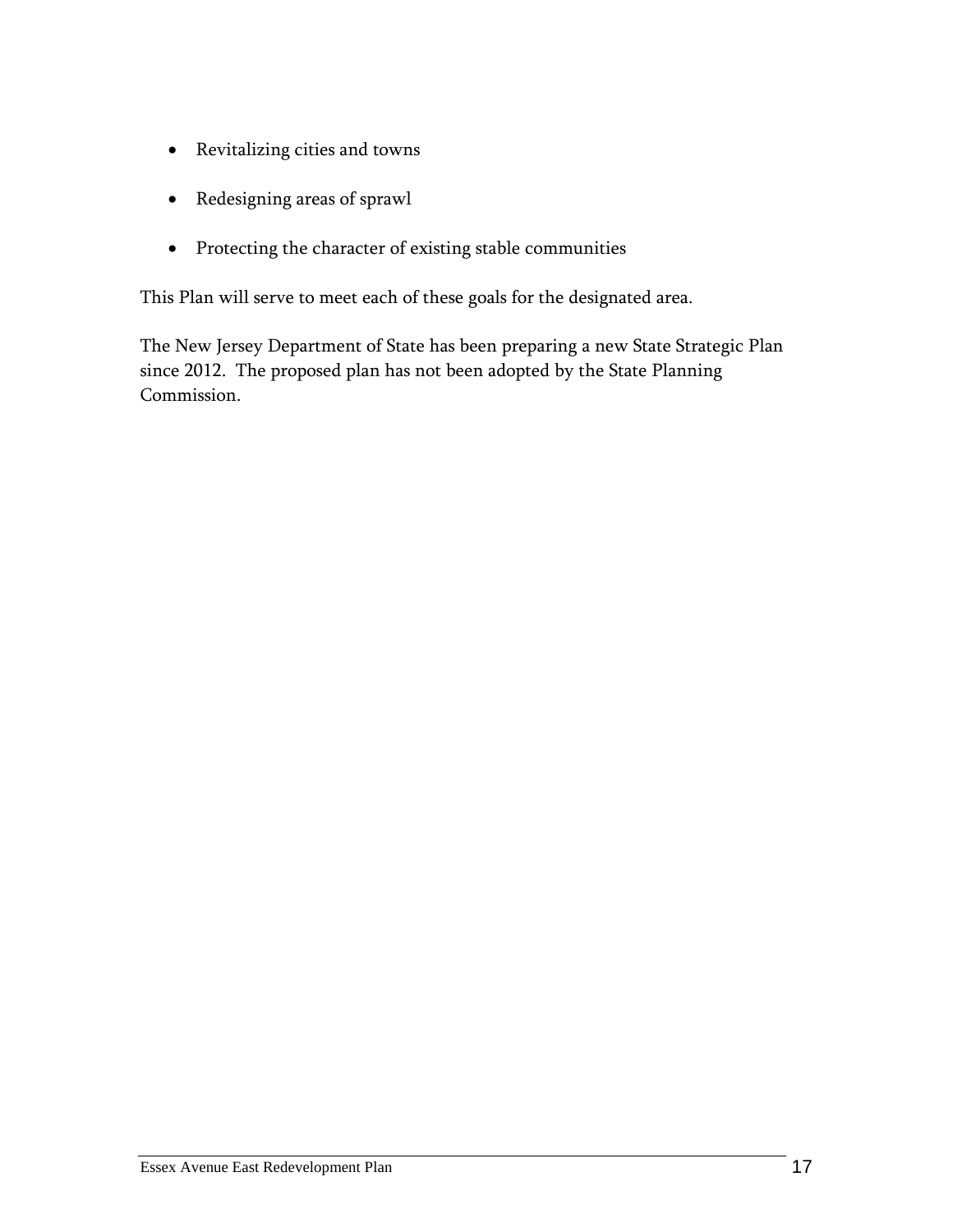## <span id="page-20-0"></span>IMPLEMENTATION OF THE REDEVELOPMENT PLAN

## REDEVELOPMENT ENTITY

The Woodbridge Township Redevelopment Agency will serve as the Redevelopment Entity.

#### Phasing:

- Projects may be developed in phases;
- The phasing may include phased start and completion dates among the various land use components, as well as internal phasing schedules within sections, subject to specific provisions in the redevelopment agreement.

#### SELECTION OF DESIGNATED DEVELOPERS

Potential redevelopers will be required to submit to the Redevelopment Entity for review and approval prior to the designation of a redeveloper(s) at a minimum:

- Financial responsibility and capability;
- Estimated development cost;
- Estimated time schedule;
- Conceptual site plans including elevations;
- Fiscal impact analysis.

## APPOINTMENT OF A DESIGNATED REDEVELOPER

The Redevelopment Entity may select one or more redevelopers to participate in the implementation of the Redevelopment Plan.

As part of the process to be designated a redeveloper, the Redevelopment Entity will negotiate a formal Redevelopment Agreement.

Designation of a Redeveloper(s) by the Redevelopment Entity shall be subject to the execution of an appropriate Redevelopment Agreement.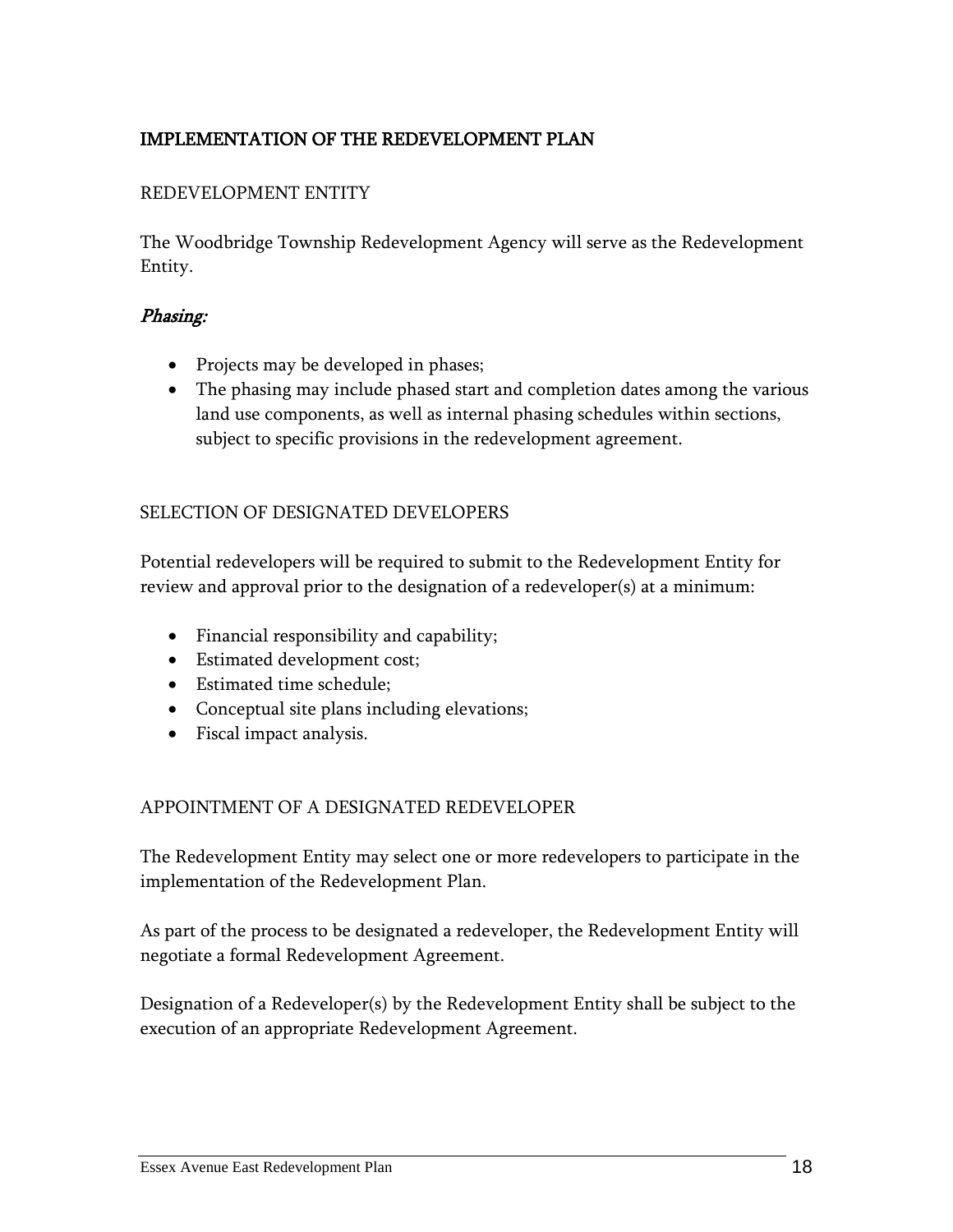## CONDITIONS IN REDEVELOPMENT AGREEMENT(S)

Each Redevelopment Agreement will be contingent upon the following conditions, restrictions, and/or requirements.

- 1. Each Redevelopment Agreement will incorporate the pertinent aspects of the selected redeveloper's proposal and will address financial considerations, planning, phasing, development and such other issues as deemed appropriate and/or as required according to state law in order to implement the Redevelopment Plan.
- 2. A designated redeveloper will be obligated to complete on-site improvements as approved, together with any specified off-site improvements, as may be required in accordance with the Redevelopment Plan and the Redevelopment Agreement.
- 3. Any necessary deed of conveyance shall include a restriction that the designated redeveloper and his successors or assigns shall devote land to the uses specified in the designated redeveloper's final plan and shall not devote such land to any other uses.
- 4. No designated redeveloper will be permitted to dispose of property until the issuance of the Certificate of Completion, unless the prior written consent of the Redevelopment Agency has been obtained.
- 5. No covenant, agreement, lease, conveyance, or other instrument shall be effective or executed by the Township of Woodbridge and the Redevelopment Entity or by the purchasers or lessees from them, or by any successors in interest of such purchasers or lessees, by which land in the Redevelopment Area is restricted as to sale, lease, or occupancy upon the basis of race, color, creed, religion, ancestry, national origin, sex, or marital status.
- 6. The Redeveloper(s) shall pay to the Redevelopment Entity an application fee for consideration of redeveloper as a designated redeveloper and will fund an escrow for the Agency's costs in implementing redevelopment.
- 7. The Redevelopment Entity and the Township of Woodbridge reserve the right to terminate any Redevelopment Agreement with a designated redeveloper subject to the terms and conditions of the Redevelopment Agreement.